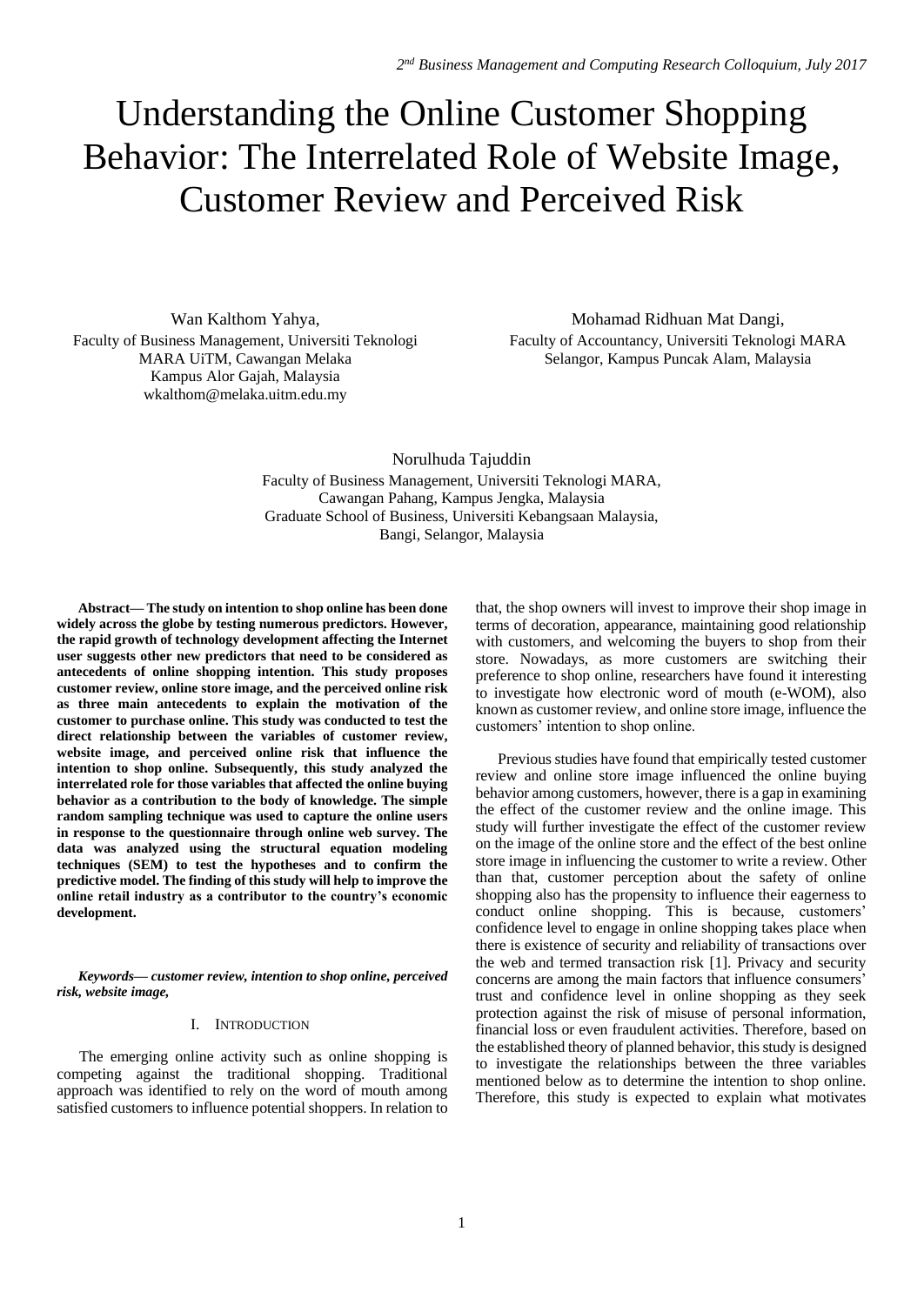customers to buy products online, the role of the customer review (e-WOM), the effects of online store image, and the perceived online risk to determine the customers' intention to shop online.

#### II. LITERATURE REVIEW

#### *A. Customer Review*

A customer review can be considered as an electronic wordof-mouth (e-WOM), which provides important information to influence others' buying decision [2]. Normally, the review is provided by another customer who has experienced the products or services in the form of text (e.g. written form) and numerical such as star rating on the retailers' website. The function of customer review is divided into two; first, the review provides product/service information and second, review leads to recommendation from the experienced customer's perspective. The written form of review offers more rich information as it portrays emotion, feeling and facts to the readers, whereas numerical appears in a standardized scale and codified assessment [3]. Since the customers provide reviews without having pressure from the seller; therefore, the review is more genuine, sincere, has greater credibility, easier to relate to, and more likely to evoke empathy with customers. Among the previous studies that empirically tested positive effects of customer reviews to online buying behavior are [4], [5] and [6].

#### *B. Online Image*

Store image is defined as "the way in which consumers perceive the store based on its functional qualities and Store image is defined as "the way in which consumers perceive the store based on its functional qualities and environmental attributes" [7]. Online store image serves as multifaceted constructs or components which collectively make the image of the store [8]. Several studies have been conducted to examine the relationship between store image and customers' intention to buy. As such, a study suggested that online business entity needs a distinct set of components as a way for customers to perceive that the virtual business is totally different from one another [9]. The components of an online store image include (1) online store usefulness, (2) online store enjoyment, (3) online store ease of use, (4) online store style, (5) online store familiarity, (6) online store trustworthiness, and (7) online store settlement [8]. Past researchers have empirically tested the significant and positive relationship between store image and online purchasing intention  $[10]$ ,  $[9]$  and  $[8]$ .

## *C. Perceived Risk Online*

The consumers' behavior to entail in online shopping is influenced by their acceptance toward the risks that could possibly occur during the enclosure of any transactions made on the web. Perceived online risks relate to the situation where a consumer needs to trust the technology involved to embark on

various tasks in searching and purchasing [1]. Furthermore, the risks in online transaction may arise from the inability of consumers to inspect and compare the product's quality, and for providing and compromising personal information uploaded on the web [11]. In the online environment, both security and privacy concerns are among the priority factors that influence consumer behavior to engage in online shopping. [12]. Privacy is defined as a protection given to information to conceal it from others which could be accessed by the system or network, while security is described as a situation that secures or makes safe, protection, guard or defense [13]. From the aspect of consumer behavior in online shopping, the aspect of privacy concern and security will be more likely related to the factors such as personal information, credit card number, bank account number or other information. Any attempt to misuse this information will possibly bring unpleasant feelings thus reducing consumers' trust and confidence levels toward online shopping service.

Based on the theory and reviewed literature, therefore, the study formulates the following hypotheses;

H1. There is a positive relationship between customer review and intention to shop online.

H2. There is a positive relationship between online store image and intention to shop online.

H3. There is a positive relationship between perceived online risk and intention to shop online.

#### III. RESEARCH METHODOLOGY

#### *A. Measures*

Using a quantitative approach, this study was conducted on online users using self-reported survey questionnaires designed and published on the web survey. An invitation letter along with the hyperlink to the website of the questionnaire was sent to the potential respondents via email for them to fill up the questionnaire on the web survey. Data covered all over Malaysia using the convenience sampling method. All the measurements used in this study were adopted and/or adapted from previous studies. Data was collected using self-administered questionnaires. 29 items were adapted from established instruments and were operationalized using 7-point Likert scales, ranging from 1=strongly disagree to 7=strongly agree. Measurements for online image were from [8], customer review from [14], perceived online risk from [15], and intention to buy online was from [2] and [9]. The Structural Equation Modeling (SEM) was performed based on the theoretical framework to test the hypotheses in the study using AMOS 22.0.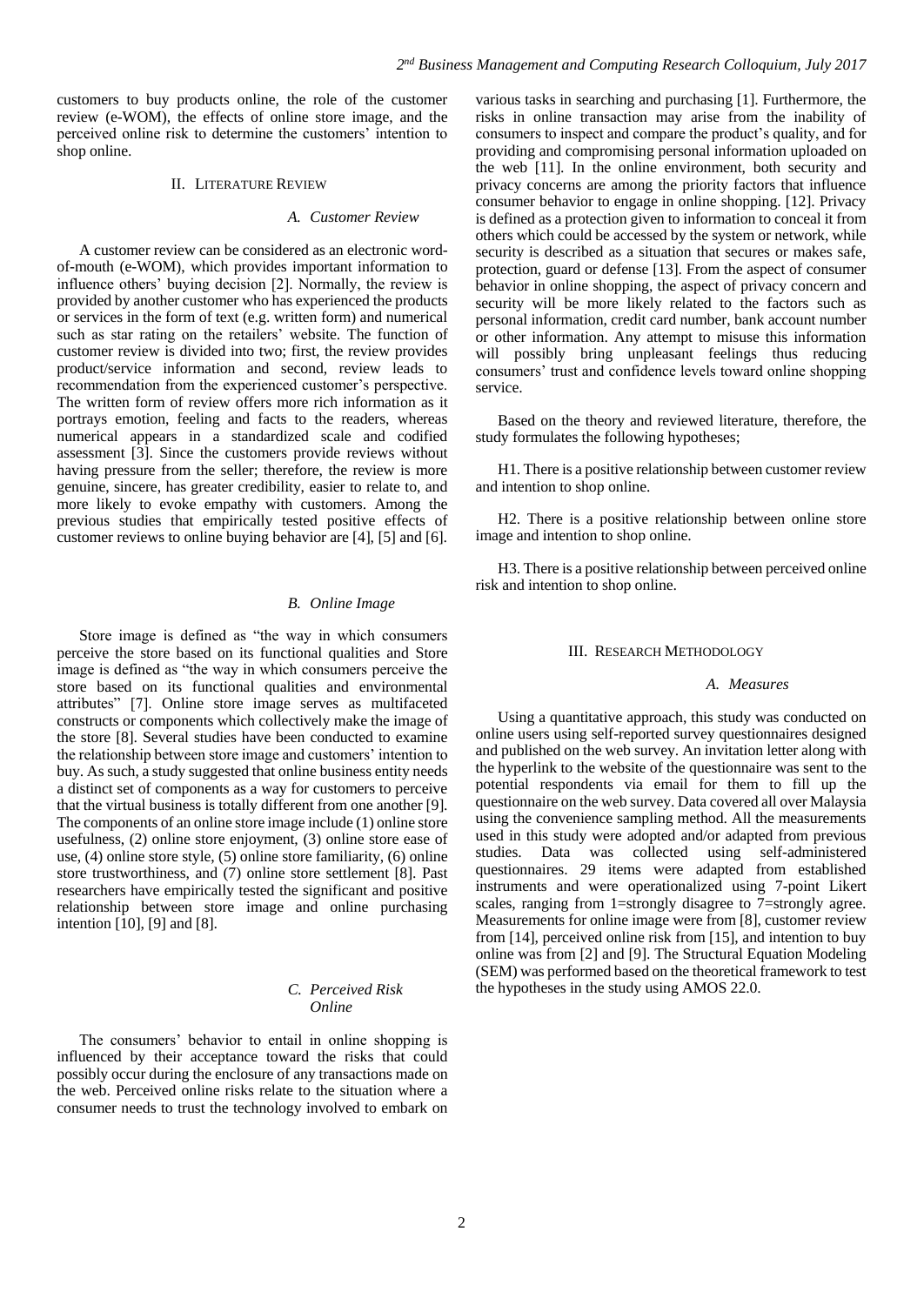#### *B. Respondent Characteristics*

The demographic profile of the respondents is by gender, age, residency, education level, employment status, and monthly income. The male respondents represent 23.6% of the total respondents, while most the respondents are female with 76.4%. Most respondents (77.3%) are from the age group ranging from 30 and above. Meanwhile, 31.1% of the respondents are from the urban area and the majority hold either Master or PhD qualification (81%). About  $47.6\%$  of the total respondents earn a monthly income of above RM 5,000, with another 63.4% of the respondents earning an income of less than RM 5,000. Finally, 94.3% of the total respondents work full-time.

#### *C. Data Analysis*

An exploratory and confirmatory factor analysis (EFA) displays a three-factor solution consisting of the construct of online image with seven items, customer review with eleven items, and perceived risk online with six items. Factor analysis using an extraction method of principal component analysis with the rotation method of Varimax with Kaiser Normalization was also used to analyze the scales. The items with loadings higher than 0.50 on one factor were retained for further analysis [16]. Consequently, eight items were removed. The complete new factors were tested for reliability: online image (. 901), customer review (. 879), and perceived risk online (. 673).

Convergent validity was tested by performing confirmatory factor analysis (CFA). Result from CFA measurement model indicates non-cross loading among the construct. Most of the CFI, TLI, and GFI values are above 0.90. Furthermore, the value of the RMR is below 0.03, which indicates a good model fit. This result proposes that convergent validity in this study is achieved. Consequently, the average variance extracted (AVE) was also performed to test discriminant validity. The results indicate that AVE for online image, customer review, and perceived risk online are 0.615, 0.513, and 0.416, respectively (Table 1). Although perceived risk online estimate values are below 0.50, this circumstance is satisfactory since prior studies indicate that it is common to have estimates below 0.50 when the value of composite reliability is satisfactory (Hatcher, 1994). Thus, discriminant validity was achieved among the construct. Lastly, the internal consistency reliability test recorded excellent coefficient alpha of above 0.60 for all the factors in this study [16]. Finally, Figure 1 shows the structural equation model of the study.

TABLE I. DESCRIPTIVE STATISTICS, AVERAGE VARIANCE EXTRACT COMPOSITE RELIABILITIES, AND CONSTRUCT INTERCORRELATIONS

|            | Cronbach'<br>s Alpha | <b>AVE</b> | <b>OLM</b> | <b>CR</b> | <b>PR</b> |
|------------|----------------------|------------|------------|-----------|-----------|
| <b>OLM</b> | 0.902                | 0.615      | 0.979      |           |           |
| CR.        | 0.879                | 0.513      | $0.472**$  | 0.985     |           |
| PR         | 0.673                | 0.416      | $0.604**$  | $0.365**$ | 0.738     |

a. a Composite reliabilities are shown on the diagonal

b. \*\* Correlation is significant at the 0.01 level (2-tailed)



Fig. 1. Structural Equation Model of the Study

#### *D. Analysis of the Study*

Structural Equation Modeling (SEM) via AMOS version 22.0 was adopted to analyze the hypothesis. The constructs, namely: online image, customer review, and perceived risk online test were measured against online purchasing intention. Table 2 shows the result of the hypothesis testing. All hypotheses are accepted. The customer's intention on online purchasing is influenced by the online image ( $\beta$  =.409), customer review ( $\beta = 259$ ), and perceived risk ( $\beta = 224$ ). The results identified that online image appeared to have the highest positive significant relationship with intention to purchase online (p≤0. 001). This was expected because attractive and appealing images of the online sellers are the first thing that customers would look for before they surf the web page. As researched by [17], the online store image has a positive effect on purchase intention, particularly when it reflects the aspect of financial, psychosocial, time and convenience, and usefulness.

TABLE II. THE DIRECT EFFECT OF THE CONSTRUCTS ON PURCHASE INTENTION ONLINE

| <b>Dependent</b><br><b>Variable</b> | Independent<br><b>Variable</b> | <b>Hypothesized</b><br><b>Sign</b> | <b>Support</b> |
|-------------------------------------|--------------------------------|------------------------------------|----------------|
|                                     | OLM.                           |                                    | Yes            |
|                                     |                                |                                    | Yes            |
|                                     | PR                             |                                    | Yes            |

<sup>c.</sup> Notes: β is standardized regression weights. Significance level: \*\*\*\*  $p \le 0.001$ \*\*\*  $p \le 0.01$ \*\*  $p \le 0.05$ p≤0.1

#### IV. DISCUSSION

The analysis related to demographics reflected that female respondents overpowered male. On average, most of the respondents were aged from 30 to 40 years old which is usually the age of people with stable income. In terms of the education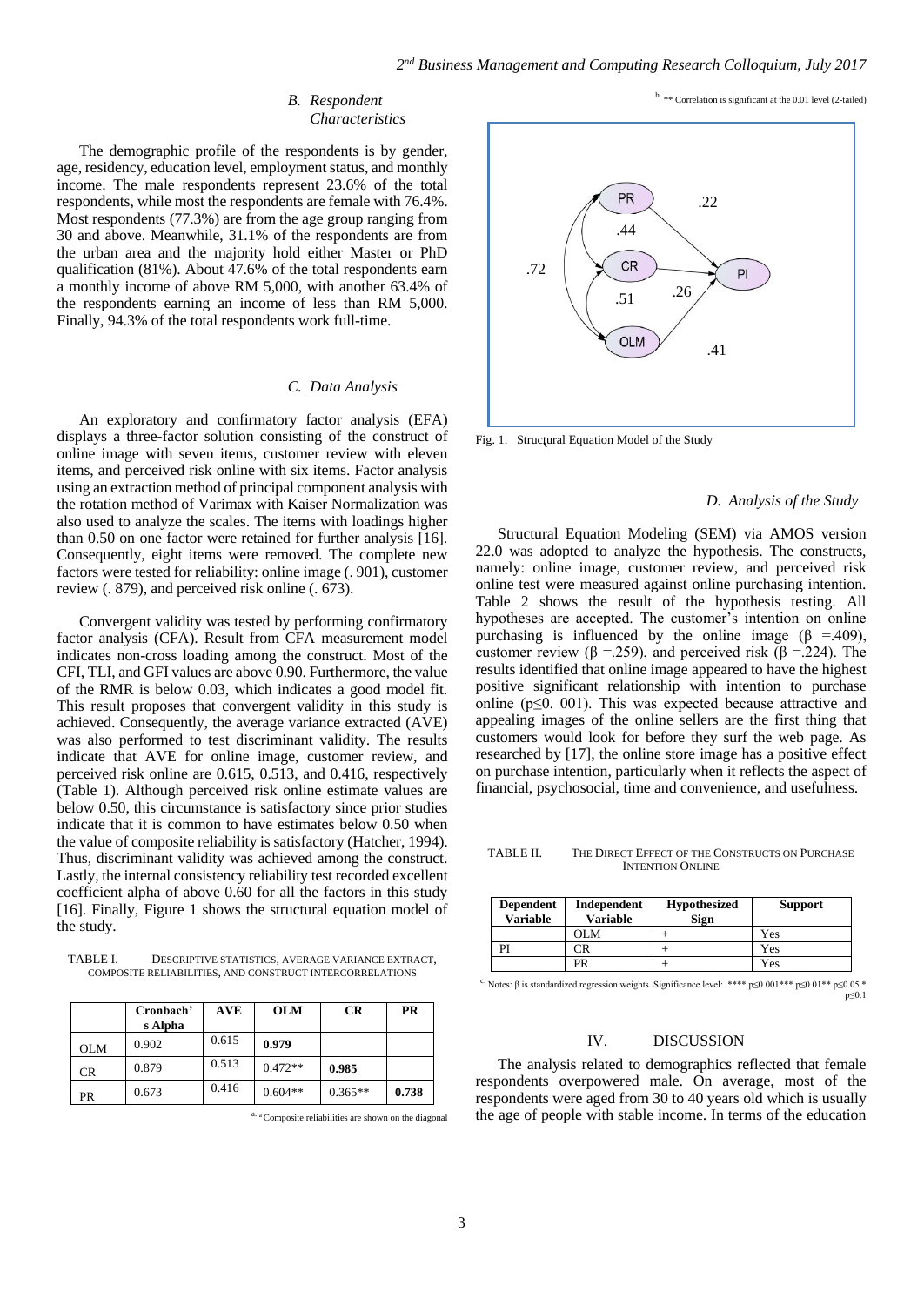level, majority respondents have a Master degree or PhD. Moreover, majority of the respondents also reside in the urban area and as we generally know, urban residents have a busy lifestyle and most of them come from the middle and highincome groups. This indicates that their choice of online purchasing intention would be influenced by their lifestyle.

According to the findings, online image received the highest positive significant relationship as compared to customer review and perceived risk. In this regard, the findings are consistent with [8], who concluded that the image-related factors can explain a major portion of the attitude toward purchasing online. Additionally, if online image is able to capture the appeal of consumers, it can influence the attitudes and encourage their behavioral beliefs toward a retailer and product [17]. Apart from the appearance and image of the retailers' website itself, another factor such as price discount can also have a positive effect on the online store image that subsequently influences consumer purchase intention [18]. In fact, distributing a product through high image stores would be a successful alternative to persuade consumers in the international market [19].

Perceived risk and customer review also show a positive relationship with online shopping intention. Customers are also concerned with risk because they tend to expose important and private information such as personal identification, credit card number, bank account, and so forth when performing online shopping transactions that can potentially be stolen and manipulated. Some other factors related to risk include financial risk, product risk, time risk, delivery risk, social risk, and information security [20]. However, risk level could also be influenced depending on the category of product being purchased online and the customer's acceptance toward risk. As such, online shoppers that have experience in shopping online had less perceived risk than the non-shoppers [21]. As suggested by [14], social benefits, economic incentives, concern for others and extraversion/self-enhancement are the primary reasons consumers publish their experiences on opinion platforms, thus becoming the sources of reference that influence other customers in pursuance to online purchasing intention. For this study, although these two variables show a positive relationship, it is however not strongly significant. A possible explanation for this finding might suggest that customers view these factors as slightly important as compared to online image.

#### V. LIMITATION AND CONCLUSION

This present study is subject to several limitations. Firstly, the survey was distributed and responded online through the web online survey. At the first phase of this study, it faced cooperation problems from the respondents. The hyperlink was sent directly to the respondents via the online survey questions through email. The possible situations were that either the recipient's email address was inactive, or the email was ignored by the respondents. Other than that, this method also limited us from asking open-ended questions since there is no room for face-to-face interactions between the researchers and the respondents to conduct the interview session. Although it is possible to do so, it might be inappropriate because without a proper interview session, it might limit researchers to explore more responses from the answers as well as find it a challenge to verify the data truthfulness and possibly lead to less reliable data.

The changes and advancement in communication technology have opened the opportunities for retailers to make sales and reach their customers. Unlike the traditional physical retailing strategy, using digital or virtual retailing on the website provides flexibility where high numbers of customers could be reached. Shopping now is more convenient with the presence of the internet where consumers can enjoy new experiences. Hence, this could shape the behavior and attitude of consumers toward purchasing intention. Therefore, our study investigated the relationships between the customer review, online store image, and perceived online risk to determine the intention to shop online. Our study contributes to the development of conceptual models that depict the relationship between online image, customer review, and perceived risk toward online purchasing intention. Since all hypotheses are supported and show a positive relationship, our study is expected to draw out important implications for both research and practice.

This study will not only be able to add deep understanding about customers' behavior on online shopping, it also provides an additional glimpse to the existing body of literature on online purchasing. While in practice, it is suggested that online marketers and retailers could act to improvise their efforts in developing a dynamic and competitive online marketplace. Besides, online retailing provides many benefits such as abundance of potential customers, cost-effectiveness, flexibility, brand revitalization, and a wider market coverage. To attain a better understanding about this issue, future research could include a larger sample size and more items on variables. A study on the age factor between age group and computer literacy can be highlighted for future research. Other than that, this study could also be expanded by including the behavior of customers who engage in international online purchasing.

#### **REFERENCES**

- [1] Bianchi C. & Andrews L. (2011), "Risk, trust, and consumer online purchasing behaviour: a Chilean perspective", International Marketing Review, 29 (3), 253-276.
- [2] Zhang, Z.K.K. & Cheung, M.K.C., and Lee, K.O.M. (2014), Examining the moderating effect of inconsistent reviews and its gender differences on consumers' online shopping decision," International Journal of Information Management, 34, 89-98.
- [3] Huang, W. Y., Schrank, H. & Dubinsky, A. J. (2004). Effect of brand name on consumers' risk perceptions of online shopping, Journal of Consumer Behaviour, 4(1), 40-50.
- [4] See-To W.K.E. & Ho, K.W.K. (2014), "Value co-creation and purchase intention in social network sites: The role of electronic Word-of-Mouth and trust – A theoretical analysis," Computers in Human Behavior, 31, 182-189.
- [5] Jimenez, F.R. & Mendoza, N.A. (2013), "Too popular to ignore: the influence of online reviews on purchase intentions of search and experience products," Journal of Interactive Marketing 27, 226-235.
- [6] Maxham III G.J. (2001), "Service recovery influence on consumer satisfaction, positive word-of-mouth, and purchase intentions," Journal of Business Research, 54,(1), 11-24.
- Martineau, P., (1958), "The personality of the retail store. Harvard Business Review 36 (Jan./Feb), 47-55.
- [8] Van der Heijden, H. & Verhagen, T. (2004), "Online store image: conceptual foundations and empirical measurement," Information & Management, 41, 609-617.
- [9] Verhagen, T. & van Dolen, W. (2009), "Online purchase intentions: a multi-channel store image perspective," Information & Management, 46, 77-82.
- [10] Aghekyan-Simonian, M., Forsythe, S., Kwon, W.S., & Chattaraman, V. (2012), "The role of product brand image and online store image on perceived risks and online purchase intentions of apparel," Journal of Retailing and Consumer Services 19, 325-331.
- [11] D'Alessandro S., Girardi A., & Tiangsoongnern L. (2012), "Perceived risk and trust as antecedents of online purchasing behavior in the USA gemstone industry", Asia Pacific Journal of Marketing and Logistics, 24 (3), 433-460.